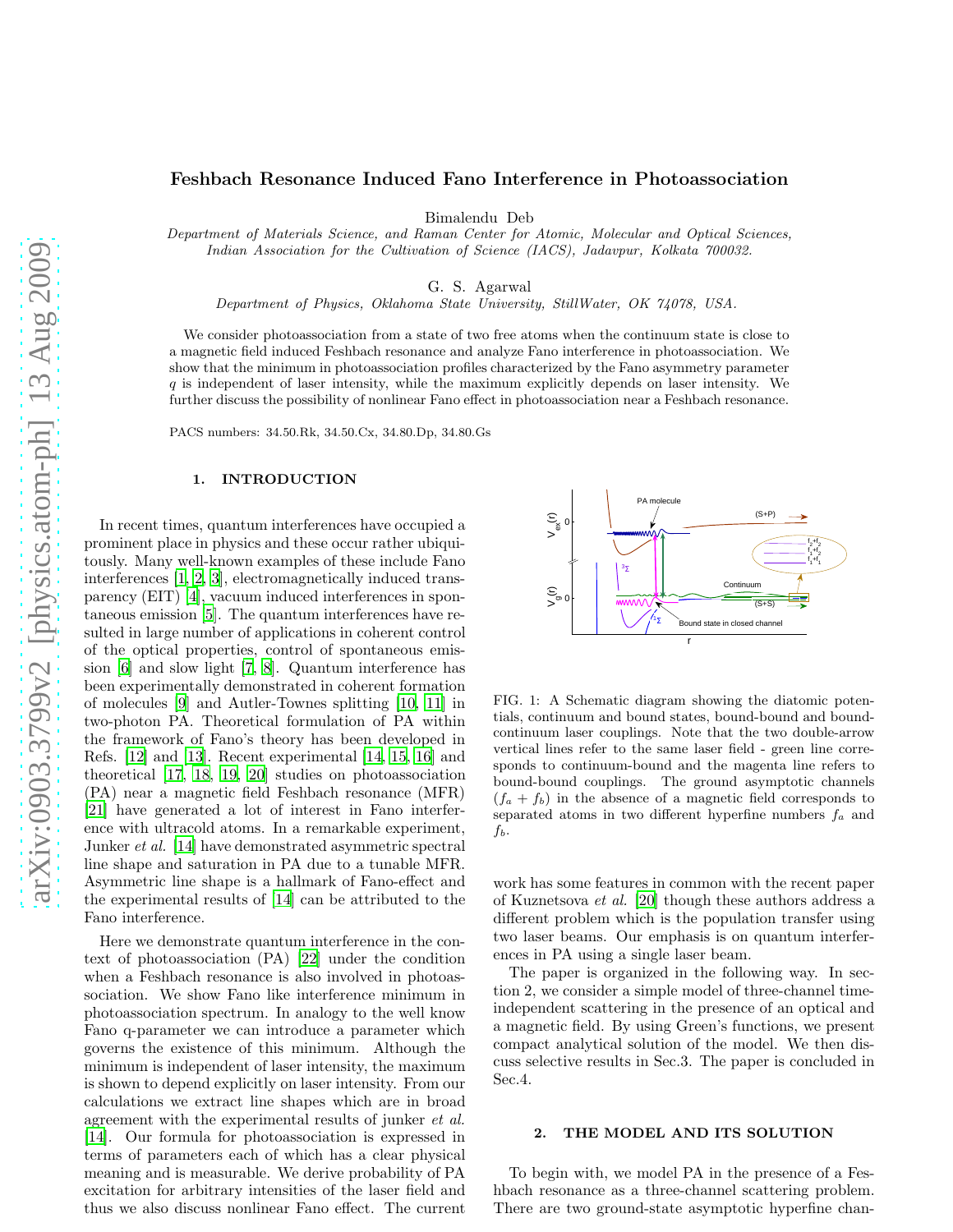nels of which one is closed and the other one is open. The third channel corresponds to the photoassociated excited molecular configuration. The two ground state channels are coupled via hyperfine interaction. At a Feshbach resonance, the two atoms will form a quasibound state in the closed channel as schematically illustrated in Fig.1. As the strength of the applied magnetic field is varied, this quasibound state can move across the collision energy. When a PA laser is applied to form an excited photoassociated molecule (PM), there arise two competing pathways of dipole transitions as shown by different colors in Fig.1. One is the continuum-bound and the other one is bound-bound transition. We assume that the energy spacing of closed-channel quasibound states and rotational spacing of PM states are much larger than PA laser line width so that only one rotational level  $(J)$ of a particular vibrational state  $v$  of PM is coupled to a particular quasibound state by the PA laser.

Let us write an energy eigenstate of the system of two atoms interacting simultaneously with a magnetic and a PA laser field in the form

<span id="page-1-0"></span>
$$
|\Psi_E\rangle = \Phi_f |g_2\rangle + \chi |g_1\rangle + \Phi_p |e\rangle \tag{1}
$$

where E is an energy eigenvalue,  $|g_{1(2)}\rangle$  represents the internal electronic states of  $1(2)$  or open(closed) channel and  $|e\rangle$  denotes the electronic state of the excited molecule.  $\Phi_f$  and  $\Phi_p$  are the diatomic bound states. The continuum state has the form  $\chi = \int dE' b_{E'} \psi_{E'}$  where  $\psi_{E'}$  is an energy-normalized scattering state of collision energy  $E'$  and  $b_{E'}$  is the density of unperturbed continuum states. The state [\(1\)](#page-1-0) is assumed to be energynormalized. The Hamiltonian of the system can be written as  $H = H_{kin} + H_{elec} + H_{hfs} + H_B + H_L$  where  $H_{kin}$  denotes a term corresponding to the total kinetic energy of the two atoms and  $H_{elec}$  is a term that depends on only electronic coordinates of the two atoms,  $H_{hfs}$  is the hyperfine interaction term. Here  $H_B$  represents the magnetic interaction in the atomic states, and  $H_L$  the laser interaction between atomic or molecular states. From the time-independent Schrödinger equation  $H\Psi_E = E\Psi_E$  under Born-Oppenheimer approximation, one obtains the following coupled equations

<span id="page-1-1"></span>
$$
\left[-\frac{\hbar^2}{2\mu}\frac{d^2}{dr^2} + B_J(r)\right]\Phi_p + \left(V_e(r) - \hbar\omega_L - E - i\hbar\frac{\gamma}{2}\right)\Phi_p
$$
  
= -\Lambda\_1\chi - \Lambda\_2\Phi\_f (2)

<span id="page-1-2"></span> $\lceil$ 

$$
-\frac{\hbar^2}{2\mu}\frac{d^2}{dr^2} + V_2(r) - E\bigg]\Phi_f = -\Lambda_2^* \Phi_p - V^* \chi \qquad (3)
$$

<span id="page-1-3"></span>
$$
\left[ -\frac{\hbar^2}{2\mu} \frac{d^2}{dr^2} + V_1(r) - E \right] \chi = -\Lambda_1^* \Phi_p - V \Phi_f \qquad (4)
$$

where  $\omega_L$  is the laser frequency,  $\Lambda_1$  and  $\Lambda_2$  are the laserinduced transition dipole matrix elements between  $|e\rangle$ and  $| g_1 \rangle$ , and between  $| e \rangle$  and  $| g_2 \rangle$ , respectively. Here



FIG. 2: PA rate  $K_{PA}$  in cm<sup>3</sup> sec<sup>-1</sup> is plotted as a function of magnetic field B in Gauss. The parameters are  $\Gamma_p = 0.1$  MHz (solid line),  $\Gamma_p = 0.5$  MHz (dashed line) and  $\Gamma_p = 1.0$  MHz (dashed-dotted line). The parameter  $q_f$  is chosen to be - 8.90 (solid line), -7.63 (dashed) and - 6.36 (dashed-dotted) so that the minimum and maximum of  $K_{PA}$  occur at  $B = 710$  G and  $B \simeq 736$  G, respectively. The other parameters are  $\gamma = 11.7$ MHz,  $S_{pc}$  = - 2.8 MHz and temperature  $T = 10 \mu$ K. The laser is assumed to be tuned on resonance with the continuumbound transition.

 $V_i$  (  $i \equiv 1, 2$ ) are the potentials including hyperfine and Zeeman terms,  $V_e$  is the excited state molecular potential and V stands for hyperfine spin coupling between closed channel bound state and continuum states. Here  $B_J(r) = \hbar^2 J(J+1)/(2\mu r^2)$  is the rotational term of the excited state. Note that for the ground scattering and bound states we have considered only the zero rotational state. The zero of energy scale is taken to be the threshold  $E_{th}$  of the open channel 1 and the energies of the bound states are measured from this reference. For two homonuclear atoms, the asymptotic form of the potential  $V_e(r \to \infty) \sim \hbar \omega_A - C_3/r^3$ , where  $C_3$  is the long-range coefficient of dipole-dipole interaction between one ground state S-atom and another excited state P-atom and  $\omega_A$ is the atomic frequency. These three coupled equations can be solved exactly by the use of real space Green's function as described below.

It is convenient to write  $V_e = \hbar \omega_A + \tilde{V}_{ex}$ , where  $\tilde{V}_{ex}(r \rightarrow$  $\infty$ ) ~ −C<sub>3</sub>/r<sup>3</sup>. Let  $\phi_p$  denote the bound state solution of the the potential  $\tilde{V}_{ex}$  and  $E_p$  be the corresponding bound state (negative) energy. The Green's function for homogeneous part with  $\Lambda_1 = \Lambda_2 = 0$  (i.e. without laser couplings) of Eq. [\(2\)](#page-1-1) can be written as

$$
G_p(r,r') = -\frac{1}{\hbar \delta + E - E_p + i\hbar \gamma/2} \phi_p(r) \phi_p(r') \qquad (5)
$$

where  $\delta = \omega_L - \omega_A$ . Using this function, we can write down the solution of equation [\(2\)](#page-1-1) in the form  $\Phi_p =$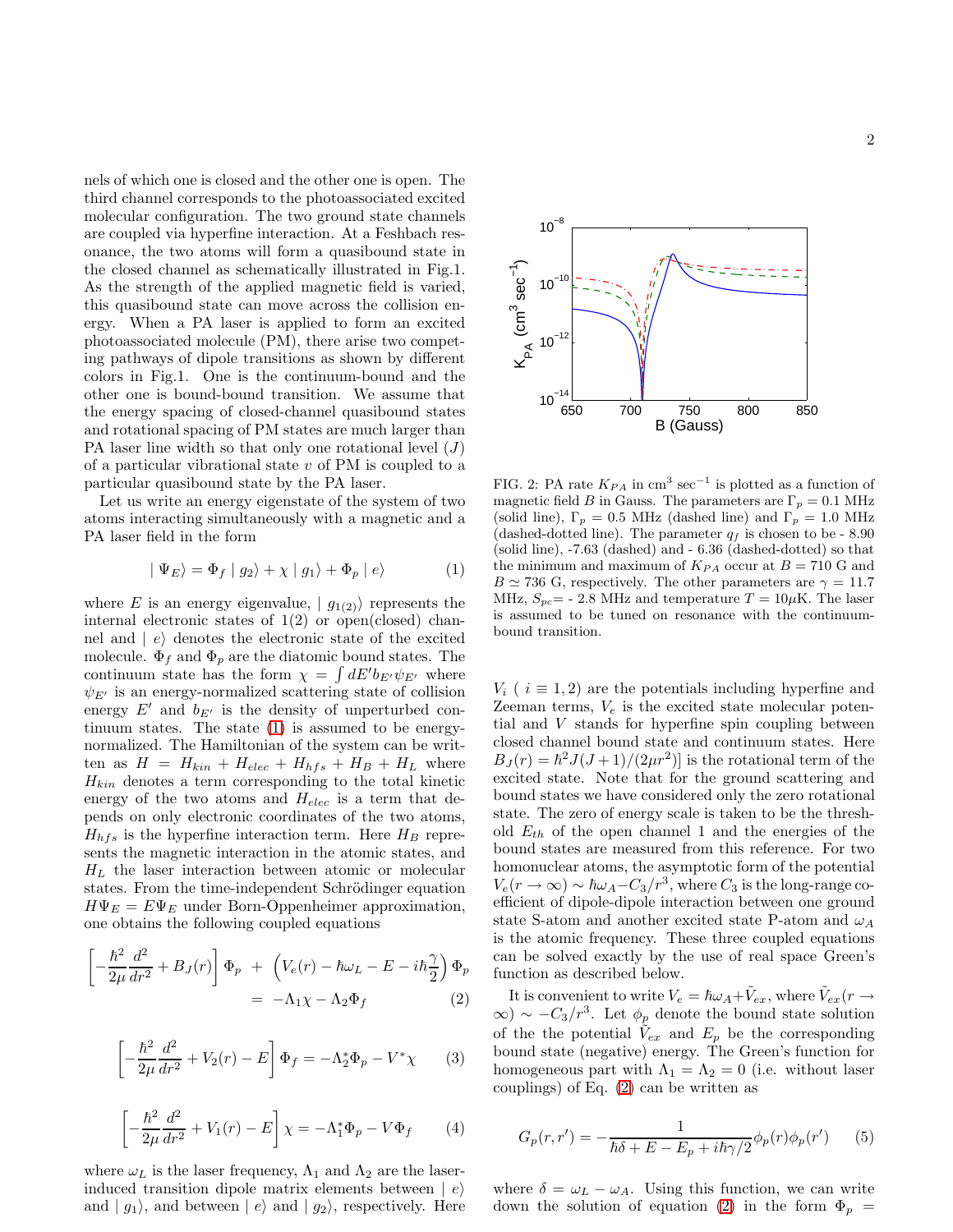$A_p\phi_p(r)$  where

$$
A_p = \frac{\int dr' \left[ \Lambda_1(r') \chi(r') + \Lambda_2(r') \phi_p(r') \right] \phi_p(r')}{\hbar \delta + E - E_p + i\hbar \gamma/2} \tag{6}
$$

Similarly, with the use of Green's function for the ho-mogeneous part of Eq. [\(3\)](#page-1-2), we have  $\Phi_f(r) = A_m \phi_f(r)$ where

$$
A_m = \frac{\int dr' \left[ V^*(r') \chi(r') + A_p \Lambda_2(r') \phi_p(r') \right] \phi_f(r')}{E - E_f} \tag{7}
$$

where  $\phi_f(r)$  is the wave function and  $E_f$  is the energy of bound state in the closed channel in the absence of laser field. Now, we can express  $A_n$  in terms of integrals involving the continuum state  $\chi$  and molecular bound states  $\phi_p$  and  $\phi_f$ . Then substituting  $\Phi_p$  and  $\Phi_f$  expressed in terms of  $A_p$  and  $\chi$  in Eq. [\(4\)](#page-1-3) and making use of the relation  $\chi = \int dE b_E \psi_E$ , we obtain

<span id="page-2-0"></span>
$$
-\frac{\hbar^2}{2\mu}\frac{d^2}{dr^2}\psi_E(r) + [V_1(r) - E]\psi_E(r) = -\Lambda_1^*(r)\tilde{A}_p\phi_p(r)
$$

$$
-\frac{(\tilde{V}_{fc} + \tilde{A}_p\Lambda_{pf})}{E - E_f}V(r)\phi_p(r) \tag{8}
$$

where

$$
\tilde{A}_p = \frac{\tilde{\Lambda}_{pc}(E - E_f) + \Lambda_{pf}\tilde{V}_{fc}}{\mathcal{D}(E - E_f) - |\Lambda_{pf}|^2}.
$$
\n(9)

Here  $\mathcal{D}$  =  $\hbar \delta$  +  $E$  -  $E_p$  +  $i\hbar \gamma/2$ ,  $\tilde{V}_{fc}$  =  $\int dr \phi_f(r) V(r) \psi_E(r)$ ,  $\tilde{\Lambda}_{pc} = \int dr \phi_p(r) \Lambda_1(r) \psi_E(r)$  and  $\tilde{\Lambda}_{2,pf} = \int dr \phi_p(r) \Lambda_2(r) \phi_f(r)$ . Equation [\(8\)](#page-2-0) can now be solved by constructing the Green's function with the scattering solutions of the homogeneous part (i.e., for  $\Lambda_1 = V = 0$ ). This Green's function can be written as

$$
\mathcal{K}(r,r') = -\pi [\psi_E^{0,reg}(r)\psi_E^{0,irr}(r') + i\psi_E^{0,reg}(r)\psi_E^{0,reg}(r')],
$$
  
\n
$$
(r' > r)
$$
  
\n
$$
\mathcal{K}(r,r') = -\pi [\psi_E^{0,reg}(r')\psi_E^{0,irr}(r) + i\psi_E^{0,reg}(r)\psi_E^{0,reg}(r')],
$$
  
\n
$$
(r' < r)
$$

where the regular function  $\psi_E^{0,reg}(r)$  vanishes at  $r=0$  and the irregular solution  $\psi_E^{0,irr}(r)$  is defined by boundary only at  $r \to \infty$ . These have the familiar asymptotic behavior  $\psi_E^{0,reg}(r) \sim j_0 \cos \eta_0 - n_0 \sin \eta_0$  and  $\psi_E^{0,irr}(r) \sim$  $n_0 \cos \eta_0 + j_0 \sin \eta_0$ , where  $j_0$  and  $n_0$  are the spherical Bessel and Neumann functions for  $\ell = 0$  and  $\eta_0$  is the s-wave phase shift in the absence of laser and magnetic field couplings. Here  $E = \hbar^2 k^2/(2\mu)$  with  $\mu$  being the reduced mass of the two atoms. Next, we can express the solution of Eq. [\(8\)](#page-2-0) in the following form

$$
\psi_E = \exp(i\eta_0)\psi_E^{0,reg} + \int dr' \mathcal{K}(r,r') \left[\Lambda_1^*(r')\tilde{A}_p\phi_p(r')\right] + \frac{\tilde{V}_{fc}^* + \tilde{A}_p\Lambda_{pf}}{E - E_f}V(r')\phi_f(r')\Bigg].
$$
\n(10)

The stimulated line width of photoassociated molecule is given by the Fermi-Golden rule expression  $\Gamma_p = 2\pi |\tilde{\Lambda}_{pc}^0|^2/\hbar$  and the Feshbach resonance line width is  $\Gamma_f = 2\pi \mid \tilde{V}_{fc}^0 \mid^2 \neq \hbar$ , where  $\tilde{V}_{fc}^0$  =  $\int dr \phi_f(r) V(r) \psi_E^{0,reg}(r)$  and  $\tilde{\Lambda}_{pc}^0$  =  $\int dr \phi_p(r) \Lambda_1(r) \psi_E^{0,reg}(r)$ . The Stark energy shift due to laser coupling of PM state with the continuum is given by  $S_{pc} = \int \int dr' dr \phi_p(r) \Lambda_1^*(r) \text{Re}[\mathcal{K}(r',r)] \Lambda_1(r') \phi_p(r').$ Further, the physics of Feshbach resonance leads us to introduce the parameter

$$
V_{pf} = \int \int dr' dr \phi_f(r) V(r) \text{Re}[\mathcal{K}(r',r)] \Lambda_1^*(r') \phi_p(r')
$$

which represents an effective continuum-mediated magneto-optical coupling between the two bound states where  $S_{fc} = \int \int dr' dr \phi_f(r) V^*(r) \text{Re}[\mathcal{K}(r',r)] V(r') \phi_f(r')$ is the energy shift of the closed channel bound state due to its coupling with the continuum. Now writing  $\epsilon = (E - \tilde{E}_f) / (\Gamma_f / 2)$  with  $\tilde{E}_f = E_f + S_{fc}$  being the shifted energy of the closed-channel bound state, and introducing a parameter

$$
q_f = \frac{\Lambda_{pf} + V_{pf}}{\pi \tilde{\Lambda}_{pc}^0 \tilde{V}_{fc}^0}
$$
 (11)

which we call "Feshbach asymmetry parameter", we can express

<span id="page-2-1"></span>
$$
\tilde{A}_p = \frac{\sqrt{\pi \hbar \Gamma_p/2}}{\hbar \Gamma_f/2} \left(\frac{\epsilon + q_f}{\epsilon + i}\right) \frac{\exp(i\eta_0)}{\Delta_p + i\gamma/\Gamma_f + D_I} \tag{12}
$$

where  $\Delta_p = [E - (E_p - \hbar \delta)]/(\Gamma_f/2) = \epsilon - [E_p \hbar \delta - \tilde{E}_f$ / $(\Gamma_f/2)$  is independent of laser intensity and  $D_I = \frac{(-2S_{pc} + i\Gamma_p)}{\Gamma_f} - \frac{\Gamma_p}{\Gamma_f} \frac{q_f - i^2}{(q_f - i)^2}$ parameter which is proportional to laser intensity I. In writing the above equation we have assumed that  $\tilde{V}_{fc}^0$ , and  $\tilde{\Lambda}_{pc}^0$  are real quantities. Note that  $q_f$  is independent of laser power since its numerator as well as the denominator is proportional to laser amplitude. Following the Ref. [\[23](#page-5-2)], we can express  $\epsilon$  in terms of applied magnetic field in the form

$$
\epsilon = \frac{E - E_{th} - (E_{th} - \tilde{E}_f)}{\Gamma_f/2} = \frac{E - E_{th}}{\Gamma_f/2} - \frac{B - B_0}{\Delta(k a_{bg})} (13)
$$

where  $E_{th}$  is the threshold of the open channel,  $\Delta$  is the Feshbach resonance width,  $B_0$  is the resonance magnetic field and  $a_{bq}$  is the background scattering length. Here  $E - E_{th}$  is the asymptotic collision energy. The energy  $E_{th}$  depends on the applied magnetic field due to Zeeman shift of the atomic level. The resonance scattering length is given by  $a_{res} = -a_{bg} \Delta/(B - B_0)$ .

Before we discuss our main results, we would like to point out how our mathematical treatment discussed above is related to the recent work of Koznetsova et al. [\[20\]](#page-4-19) who have studied a related model in a different context which is to transfer of atoms into ground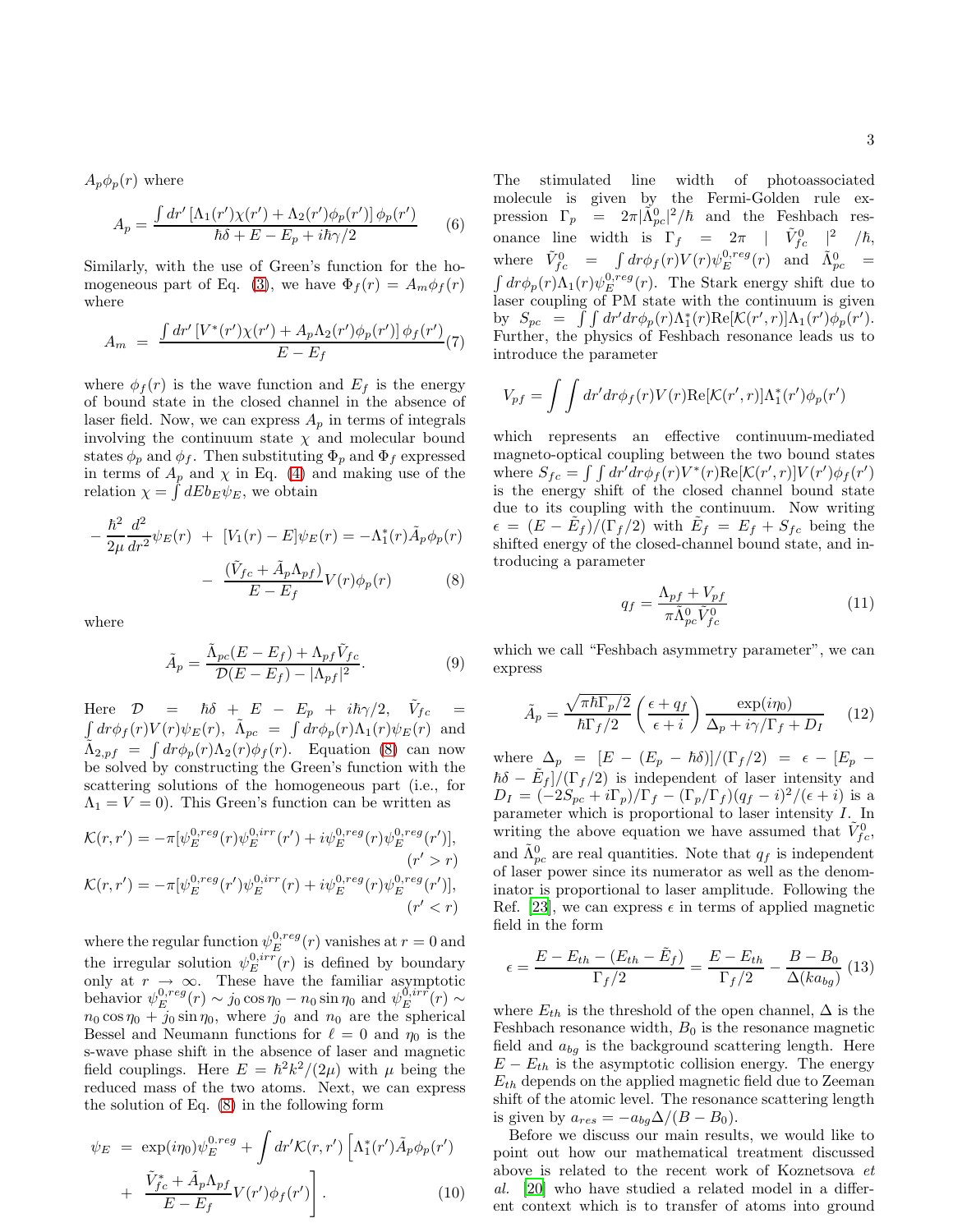

FIG. 3: The dashed lines are  $K_{PA}$  vs. B plots when PA laser is tuned on resonance with continuum-bound transition. The solid lines are corresponding plots when the laser is tuned on resonance with bound-bound transition. For upper panel (a)  $\Gamma_p = 0.01 \Gamma_f$ , and for lower panel (b)  $\Gamma_p = 0.05 \Gamma_f$ . For both the panels, the other fixed parameters are  $q_f = -9.0$ ,  $\gamma = 0.7\Gamma_f, T = 10\mu K, \Gamma_f = 16.67 \text{ MHz and } B_0 = 736.72$ Gauss. The minimum and maximum of dashed curve in (a) appear at 710 Gauss and 736.8 Gauss, respectively.

state molecules via two-photon process near a Feshbach resonance. Our approach is to find out the real space dressed wave function by solving time-independent scattering problem by Green's function method while they have adapted a quantum optics-based approach of finding time-dependent amplitudes of the dressed state by solving coupled differential equations numerically.

### 3. THE RESULTS AND DISCUSSION

We now discuss characteristic features of our main results. PA spectrum is given by the PA rate coefficient  $K_{PA} = \langle v_{rel} \sigma_{PA} \rangle$ , where  $\sigma_{PA} = (\hbar \gamma |\tilde{A}_p|^2)/(2\pi k^2)$  is the cross section for the loss of atoms due to decay of the excited molecules. Here  $\langle \cdots \rangle$  implies thermal averaging over the relative velocity  $v_{rel} = \hbar k/\mu$ . Note that, in the limit  $\Gamma_f \to 0$ , PA spectrum reduces to a Lorentzian implying that coupling between closed channel bound state and the continuum is essential for the occurrence of Fano interference. When both  $\Lambda_2$  and  $\tilde{V}_{fc}^0$  go to zero, the spectrum reduces to that of standard PA. For numerical illustrations, we consider a model system of two ground-state  $(S_{1/2})$ <sup>7</sup>Li atoms undergoing PA from the ground molecular configuration  ${}^{3}\Sigma_{u}^{+}$  to the vibrational state  $v = 83$ of the excited molecular configuration  ${}^{3}\Sigma_{g}$  which correlates asymptotically to  $2S_{1/2} + 2P_{1/2}$  free atoms. The spontaneous linewidth is taken to be  $\gamma = 11.7$  MHz [\[24\]](#page-5-3). The experimental value of shift  $S_{pc}$  is reported be  $-1.7 \pm 0.2$  MHz /W cm<sup>2</sup> [\[24](#page-5-3)]. The resonance width is  $\Delta = -192.3$  Gauss and the background scattering length  $a_{bg} = -24.5a_0$  ( $a_0$  is Bohr radius) [\[25](#page-5-4)]. The Feshbach

resonance linewidth  $\Gamma_f$  at 10  $\mu$ K temperature is calculated out to be 16.66 MHz using the parameters reported in Ref. [\[26](#page-5-5)].

Depending on how PA laser is tuned, we have two cases. In the first case (case-I), laser is on or near resonance with free-bound transition but off-resonant with bound-bound transition. In the second case (case-II), it is resonant with bound-bound transition. PA rate will be maximized at the poles of Eq. [\(12\)](#page-2-1). In case-I, there is only one pole of Eq. [\(12\)](#page-2-1) which depends on laser intensity. The minimum in the spectrum is solely determined by the asymmetry parameter  $q_f$  and is independent of laser intensity. We first consider case-I and plot  $(K_{PA})$ as a function of B for three different values of  $\Gamma_p$  in Fig.2. For these three different  $\Gamma_p$  values we choose three different  $q_f$  parameters such that the maximum appears near  $B = 736$  G [\[14](#page-4-13)]. Since the minimum position  $B_{min}$  is independent of laser intensity, we also choose three different values of resonant magnetic field  $B_0$  such that  $B_{min}$  remains fixed at 710 G for theses three  $\Gamma_p$  values. In this case there arises asymmetric Fano profile with one minimum and one maximum. This results from quantum interference between continuum-bound and bound-bound Raman-type transition pathways. This interpretation of Raman Fano profile is in accordance with the recent experimental observation of two-photon PA by Moal et al. [\[11\]](#page-4-10).

Next we consider case-II in which PA laser is tuned in resonance with bound-bound rather than continuumbound transition. In this case we have  $\hbar \delta - E_p + \tilde{E}_f = 0$ and so  $\Delta_p = \epsilon$ . Then  $\tilde{A}_p$  will have two maxima given by

$$
\epsilon(\epsilon + i) + i\tilde{\Gamma}_t(\epsilon + i) - \tilde{\Gamma}_p(q_f - i)^2 = 0.
$$
 (14)

where  $\tilde{\Gamma}_t = \Gamma_t/\Gamma_f$  with  $\Gamma_t = \Gamma_p + \gamma$  being the total line width, and  $\tilde{\Gamma}_p = \Gamma_p/\Gamma_f$ . For the sake of comparison, we plot spectra in Fig.3 for both the cases. Figure 3(a) shows that a single maximum appears in both the cases when laser intensities are low. As laser intensity increases, the maximum in case-I disappears while a two peak structure emerges in case-II as displayed in Fig.3(b). We notice that PA rate is lower in case-II in comparison to case-I for the same magnetic field and other parameters except near the two maxima. To further investigate into the double-peak structure, we demonstrate spectra for case-II at higher intensities in Fig.4 which clearly indicates the nonlinear features of Fano interference. The origin of the two peaks lies in Autler-Townes splitting [\[2](#page-4-1)] due to bound-bound resonant coupling when continuumbound dipole coupling is scanned into two-photon resonance. At lower intensities, the two peaks can appear on the same side of Fano minimum. As a result, there can appear another smaller minimum (we call it Autler-Townes (AU) minimum in order to distinguish it from Fano minimum) between the two peaks. By comparing Fig.3(a) with Fig.3(b), we note that the AU minimum at a higher intensity appears near the position where maximum would have appeared at a lower intensity. The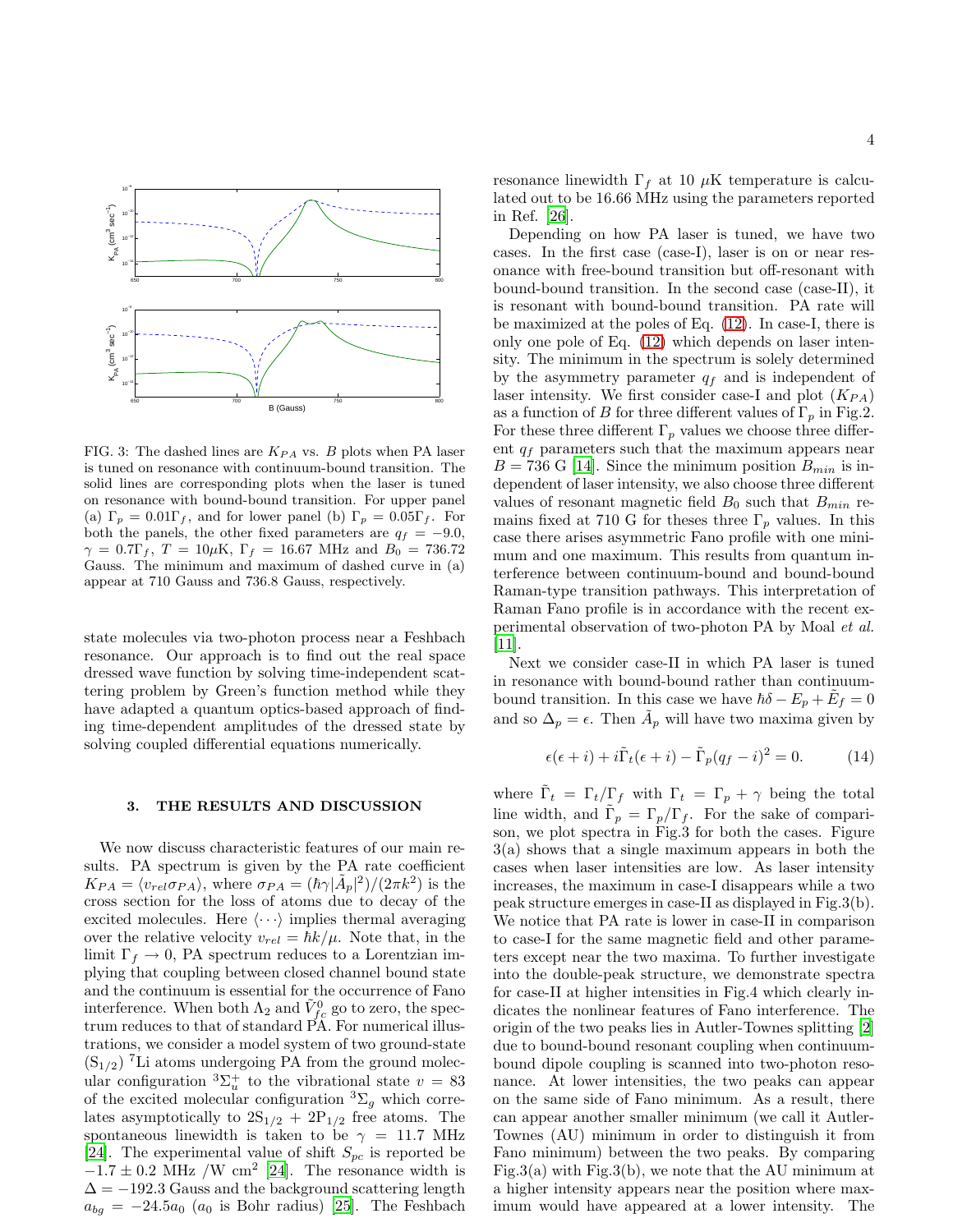

FIG. 4: Shown are  $K_{PA}$  vs. B plots when PA laser is tuned on resonance with bound-bound transition for  $\Gamma_p = 0.5\gamma$  (a),  $\Gamma_p = \gamma$  (b),  $\Gamma_p = 2\gamma$  (c) and  $\Gamma_p = 4\gamma$  (d). The parameters chosen are  $B_0 = 730.51$ Gauss,  $q_f = -6.89$  with all others parameters remaining same as in Fig.2

separation between the two maxima increases with increasing laser intensities as shown in Fig.4. As one of the peaks crosses the Fano minimum at an increased laser intensity, the AU minimum disappears due to its interference with the much stronger Fano minimum resulting in two-maximum structure only. The double-maximum structure is particularly prominent in the strong-coupling regime where  $\Gamma_p$  exceeds the spontaneous line width  $\gamma$ of PA molecule. Recently, Pellegrini and Cote [\[18](#page-4-17)] have theoretically obtained double-minimum spectra using the formalism of Ref. [\[19\]](#page-4-18) which is to first diagonalize the part of the Hamiltonian pertaining to the ground state scattering (continuum interacting with the bound state in closed-channel), and then to calculate the optical transition matrix element between this diagonalized state and the excited molecular state by Fermi-Golden rule. This is similar to linear Fano theory [\[1\]](#page-4-0) and hence can not be applied for strong-coupling that can further modify the continuum state significantly. In our formalism, we have diagonalized the full Hamiltonian nonperturbatively.

## 4. CONCLUSION

The results discussed above clearly demonstrate linear and nonlinear aspects of Fano interference in weak- and strong-coupling regimes, respectively. Observation of two-minimum and two-maximum structures crucially depends on precise tuning of PA laser on or near resonance with bound-bound transition. If the laser field is tuned to get the maximum amount of loss of atoms for a fixed magnetic field, the resulting PA spectrum will mostly correspond to the case-I with a single maximum. To explore the nonlinear Fano effect, it is important to know the binding energy of the closed-channel bound state so that the laser can be accurately tuned near resonance with the bound-bound transition as the magnetic field is varied. Recently, nonlinear Fano effect was observed in quantum dot [\[27\]](#page-5-6). Although Autler-Townes splitting has been recently demonstrated in two-photon PA [\[10,](#page-4-9) [11\]](#page-4-10), it is yet to be observed in PA with a single laser beam in the presence of Feshbach resonance. Fano interference may further be explored in photoassociation between heteronuclear atoms such as Na and Cs [\[28](#page-5-7)] or K and Rb [\[16](#page-4-15)] which have broad magnetic Feshbach resonance and shorter ranged excited potentials.

### Acknowledgment

We are thankful to N. Bigelow for discussions. This work is supported by the NSF Grant No. PHYS 0653494.

- <span id="page-4-0"></span>[1] U. Fano, Phys. Rev. 124, 1866 (1961).
- <span id="page-4-1"></span>[2] K. Rzazewski and J. H. Eberly, Phys. Rev. Lett. 47, 408 (1981).
- <span id="page-4-2"></span>[3] P. Lambropoulos and P. Zoller, Phys. Rev. A 24, 379 (1981); G. S. Agarwal et al., Phys. Rev. Lett. 48, 1164 (1982); G. S. Agarwal, S. L. Haan, and J. Cooper, Phys. Rev. A 29, 2552 (1984).
- <span id="page-4-3"></span>[4] S. E. Harris, Phys. Rev. Lett. **62**, 1033 (1989); S. Harris, Physics Today 50, 36 (1997); M. D. Lukin and A. Imamoglu, Nature 413, 273 (2001).
- <span id="page-4-4"></span>[5] G. S. Agarwal, Quantum Statistical Theories of Spontaneous Emission and Their Relation to Other Approaches, Springer Tracts in Modern Physics: Quantum Optics (Springer-Verlag, Berlin, 1974); A. A. Svidzinsky, J. Chang, and M. O. Scully, Phys. Rev. Lett. 100, 160504 (2008).
- <span id="page-4-5"></span>[6] M. O. Scully and M. S. Zubairy, Science **301**, 181 (2003).
- <span id="page-4-6"></span>[7] L. V. Hau *et al.*, Nature **397**, 594 (1999).
- <span id="page-4-7"></span>[8] Z. Shi et al., Phys. Rev. Lett. **99**, 240801 (2007).
- <span id="page-4-8"></span>[9] R. Wynar et al., Science 287, 1016 (2000); K. Winkler et al., Phys. Rev. Lett. 95, 063202 (2005); C. Ryu et al., [cond-mat/0508201.](http://arxiv.org/abs/cond-mat/0508201)
- <span id="page-4-9"></span>[10] R. Dumke et al., Phys. Rev. A  $72$ , 041801(R) (2005).
- <span id="page-4-10"></span>[11] S. Moal *et al.* Phys. Rev. Lett. **96**, 023203 (2006).
- <span id="page-4-11"></span>[12] J. L. Bohn and P. S. Julienne, Phys. Rev. A 60, 414 (1999).
- <span id="page-4-12"></span>[13] J. L. Bohn and P. S. Julienne, Phys. Rev. A 54, R4637 (1996).
- <span id="page-4-13"></span>[14] M. Junker et al., Phys. Rev. Lett. **101**, 060406 (2008).
- <span id="page-4-14"></span>[15] K. Winkler *et al.*, Phys. Rev. Lett. **98**,043201 (2007).
- <span id="page-4-15"></span>[16] K. K. Ni et al., Science **322**, 231 (2008).
- <span id="page-4-16"></span>[17] M. Mackie et al., Phys. Rev. Lett. **101**, 040401 (2008).
- <span id="page-4-17"></span>[18] P. Pellegrini and R. Cote, New J. Phys.11, 055047 (2009).
- <span id="page-4-18"></span>[19] P. Pellegrini, M. Gacesa and R. Cote, Phys. Rev. Lett. 101, 053201 (2008).
- <span id="page-4-19"></span>[20] E. Kuznetsova *et al.*, New J. Phys. **11**, 055028 (2009).